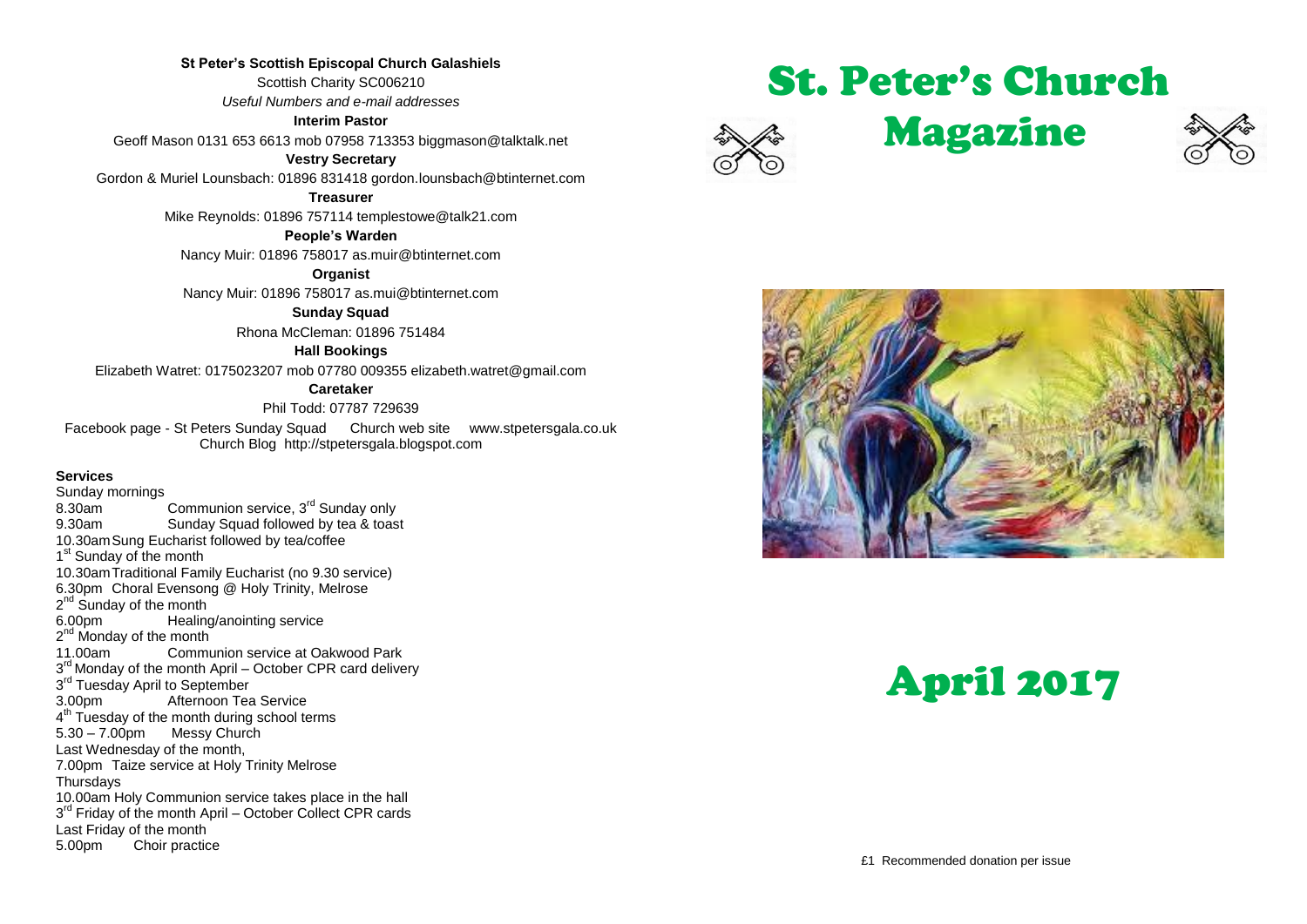#### **Shared Leadership Team**

| 雷 755480 | maryandal@tiscali.co.uk       |
|----------|-------------------------------|
| 雷 751694 | smstcg1945@gmail.com          |
| 雷 757429 | karenellishome@hotmail.co.uk  |
| 雷 850556 | john.maltman@forthports.co.uk |
| 雷 758017 | as.muir@btinternet.com        |
|          |                               |

# **Church Diary April**

| Sun 2 <sup>nd</sup>                                  | 10.30am Family Eucharist Rev Tim Morris                                 |  |
|------------------------------------------------------|-------------------------------------------------------------------------|--|
| Mon 3 <sup>rd</sup>                                  | Mon - Fri St Peter's Food Bank duties                                   |  |
|                                                      | 7.30pm SLT meeting @ Sheena's                                           |  |
| Thur 6 <sup>th</sup>                                 | 10.00am Communion Service                                               |  |
| Sun 9 <sup>th</sup>                                  |                                                                         |  |
|                                                      | 9.30am Sunday Squad followed by juice and toast                         |  |
| Palm Sunday10.30am Sung Eucharist Rev Ursula Shone   |                                                                         |  |
|                                                      | 6.00pm Healing service Joanna Smith                                     |  |
|                                                      | 7.00pm Fellowship of Churches @ Caddonfoot                              |  |
| Mon 10 <sup>th</sup>                                 | 11.00am Oakwood Park Communion service                                  |  |
|                                                      | 7.00pm Fellowship of Churches @ St Peter's                              |  |
| Tues 11 <sup>th</sup>                                | 2.00pm Easter service at Abbotsford Court                               |  |
|                                                      | 7.00pm Fellowship of Churches @ St John's                               |  |
| Wed 12 <sup>th</sup>                                 | 2.00pm Easter service at Hazeldean                                      |  |
|                                                      | 7.00pm Fellowship Of Churches @ Our Lady & St Andrew                    |  |
| Thurs 13 <sup>th</sup>                               | 10.00am Communion Service                                               |  |
|                                                      | 11.30am Chrism Mass, St Mary's Cathedral, Edinburgh                     |  |
|                                                      | 6.00pm Maundy Thursday service Rev Tim Tunley                           |  |
|                                                      | Fri 14 <sup>th</sup> 10.30 Singing & giving out hot cross buns at Tesco |  |
|                                                      | noon The Way of the Cross Rev Tim Tunley                                |  |
| Sat 15 <sup>th</sup>                                 | 2.00pm Messy Church & Baptism                                           |  |
|                                                      | 6.00pm service of Easter Light & vigil Rev Duncan McCosh                |  |
| Sun 16 <sup>th</sup>                                 | 8.30am Holy Communion Rev Duncan McCosh                                 |  |
| Easter                                               | 9.30am Sunday Squad followed by juice and toast                         |  |
|                                                      | Sunday10.30am Sung Eucharist Rev Duncan McCosh                          |  |
| 7.00pm Abbey Consort singing Messiah at Holy Trinity |                                                                         |  |
| Mon 17 <sup>th</sup>                                 | 7.00pm Bottle top sort                                                  |  |
| Tues 18 <sup>th</sup>                                | 3.00pm Afternoon Tea Service                                            |  |
| Thurs 20 <sup>th</sup>                               | 10am Communion Service                                                  |  |
| Sun 23rd                                             | 9.30am Sunday Squad followed by juice and toast                         |  |
|                                                      | 10.30 Sung Eucharist Bishop John Armes                                  |  |
|                                                      | Noon Bring & Share Lunch with Bishop John                               |  |
| Wed 26 <sup>th</sup>                                 | 7.00pm Taize service at Holy Trinity, Melrose                           |  |
| Thurs 27 <sup>th</sup>                               | 10am Communion Service                                                  |  |
| Fri $28th$                                           | 5.00pm choir practice                                                   |  |
| Sun 30 <sup>th</sup>                                 | 9.30am Sunday Squad followed by juice and toast                         |  |
|                                                      |                                                                         |  |
|                                                      | 10.30 Sung Eucharist                                                    |  |

## Thanks to your support. we are now reaching children in Aleppo.

**St Peter's Lent Appeal**. Marys' Meals are now working in refugee camps in Syria and Lebanon including Aleppo. There are donation boxes at the back of church

> mary a simple solution to world hunger meals

# **Emergency Prayer Circle**



This is a group in the church which prays for people at times of special need.

If you know of a member of your family or a friend facing crisis or difficulty who would be grateful of such confidential support Ring Muriel on 01896 831418 or Rhona on 01896 751484



**Saint Brendan.** An Irish saint of the sixth century, who visited and preached in the Western Isles. He embarked upon a legendary voyage, which may have taken him as far as America. He is known as Brendan the Navigator, or Brendan the Voyager. His feast day is April 16.

## **Bishop's Lent Appeal 2017**

This Lent I am inviting your support for two contrasting charities. One is large and well known, its roots stretching back to early medieval times; the other is a small recently formed organisation.

Both seek to meet the needs of our modern world.



*St John Scotland* is part of the family of charities for centuries associated with medical and rescue services. Its defibrillator project is already saving lives in Scotland. We are invited to support

St John Scotland financially, to offer places where a defibrillator may be accessed and to offer help in other ways.

*Collective Calling* collaborate with other small COLLECTIVE CALLING charities helping refugees in camps to 'plug the gaps' and answer immediate needs. You can read

their story and find more information at www.collectivecalling.org

### **GREAT TRUTHS ADULTS HAVE LEARNED:**

- 1) Raising teenagers is like nailing jelly to a tree.
- 2) Wrinkles don't hurt.
- 3) Families are like fudge...mostly sweet, with a few nuts
- 4) Today's mighty oak is just yesterday's nut that held its ground...
- 5) Laughing is good exercise. It's like jogging on the inside.
- 6) Middle age is when you choose your cereal for the fibre, not the toy….

**Lepra Boxes** A total of £217 was collected this year.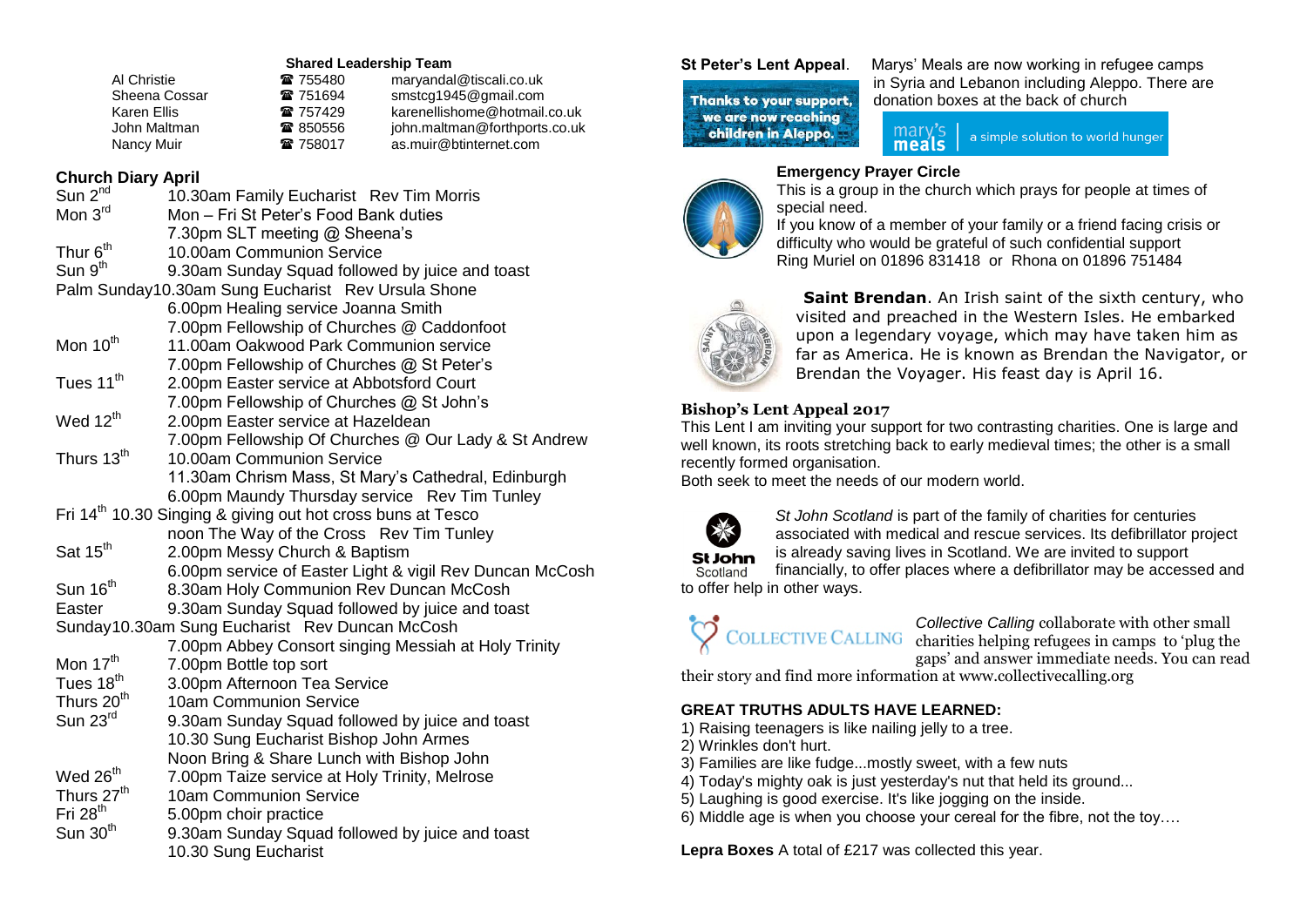# Sinistrality

# **Are you sinister?**

No I don't mean scary – just left-handed!

If you are, you probably know that sinister comes from the Latin for the left (wrong) hand while dextro is the Latin for right which gives us dexterous meaning skilful which a right-handed person is expected to be. If you are ambidextrous – having 2 right hands you should be even more skilful! Recent research has discovered that handedness has nothing to do with brain hemispheres but is determined when the spinal column is forming before the brain begins being wired-up. A foetus has been seen sucking it's thumb – left or right – at this early stage of development.

If you are one of the 10% of the population who are left-handed there are apparently some health advantages:-

Lefties recover from strokes faster that right-handed folk

You have a reduced risk of arthritis

Connections between both sided of the brain are faster so lefties are better at multitasking!

More left-handed people have IQs over 140

Because you should be good at complex reasoning there is a high number of left-handed Nobel prize winners.

There is a whole industry making items special for lefthanders from kitchen utensils and scissors to left-handed cheque books so you don't have to suffer using tools designed for the rest of the population.

#### --------------------------------------------------------------------------------------------------- **Sri Lanka Update from Fred**

**I wish to thank Church Members who enquire as to Rupika and daughter Rashmie now age 12 years. I have, since the rape of Rupika, encountered a style of culture that to me is flawed and deliberate in its style . The fault was not Rupika's. However within a culture both have suffered greatly family and society guilt. While I was in Scotland my house was raided and contents removed. I have since my return 2014 strived to repair rebuild and restock. This last visit Rupika and Rashmie now living in my house and have a bedroom each so no longer do they sleep on a floor. Rashmie bedroom all pink her wish my doings. Today they have hygine facilities, a kitchen with gas cooker a fridge. A tv a writing desk for shool studies. My Christian way is not forced upon them they have their own faith as it should be.They visit the temple and give thanks for all they have . They are living a new way of life now including school studies. Fred.**



## A Maundy Thursday Story William Seth Adams

It was a special evening. Towels were placed on the benches that sat either side of the altar platform. On the floor were several basins with pitchers of water next to them. Any who wished to receive the ministrations of foot washing were invited to come forward. They were invited first to have their own feet washed and then, if so moved, to share in the washing. The pastor waited and

greeted warmly those who came forward. She began the washing.

In the gathering that evening was a man whose body, as a child, had been abused in ways he was only beginning to be able to admit and explore. Stewart, now in his early 30's, was still very reluctant to be touched, except in the safety of the ceremonies at Church. It was his only safe physical environment. He was 'always' at Church, though the ceremonies of this evening, this Maundy Thursday evening, were likely not going to draw him in.

He watched people go forward and have their feet washed, and he watched many wash the feet of others. He just watched. Then, for reason he could not have spoken, and virtually involuntarily, his 'body' got him up and he went forward. A man he had seen before in the congregation but did not know met him, helped him find a place and began to wash his feet. He touched Stewart's feet in a gentle and efficient sort of way, pouring warm water on them and rubbing them with his hands. What he did was not intended to wash his feet so as to make them physically clean. Rather, what he did was to 'wash' them so as to care for them. Stewart cried very quietly, very quietly, indeed. When the man finished his ministrations, he dried Stewart's feet with a fresh towel and Stewart joined the 'washers,' as if a very natural matter. He never spoke about the experience to the pastor but he knew, from that evening on, that something about his body had been given back.

From "Honoring the Body," 2000, unpublished.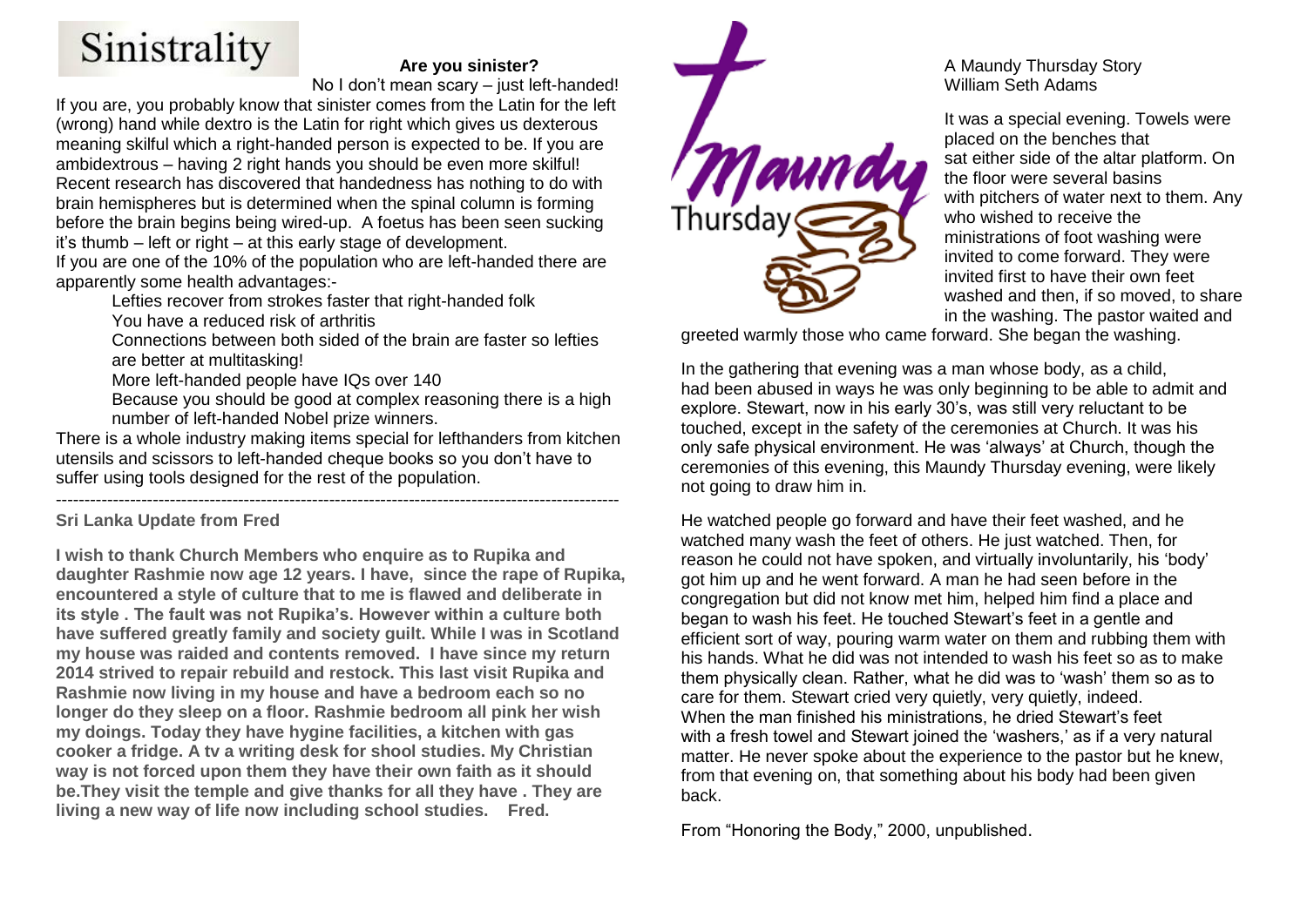# **Synod notes**

Synod was held on 11 March 2017 in Edinburgh.

- The bishop's lent appeal was promoted and boxes are available in church, however where is also an alternative option for Mary's Meals.
- St Paul's in Livingston is no longer used for worship as they worship elsewhere and the church is to be sold for social housing.
- Elections for General Synod reps for clergy took place and new lay reps were nominated, of which I am the Borders rep. The main issue that was dealt with was the amendment to Cannon 31 – the solemnisation of Holy Matrimony and same sex relationships. The proposal is to change the Canon to allow marriage in accordance with the Civil Law of Scotland and to provide the cleric with the option of conducting the marriage or not. Nobody is being asked to change their theology on marriage but this change would allow same sex couples to marry in church. This proposed change has been written along the same lines as the change which allowed divorced people to be married in church. Any clergy wishing to conduct such a marriage would have to opt in and be registered by Registrar General Scotland.

A vote was carried out and there was a majority for the change, however this is only indicative as General Synod has the final vote. At General Synod there would have to be a  $2/3^{rd}$  majority in each house – Bishop, Clergy and Lay before this amendment could take place.

- There is a St Andrew's building fund of up to £1000 which can be applied to for unexpected or emergency repairs
- Another fund available is the Provincial Building Fund which considers applications four times a year and certain criteria has to be met.
- The Youth week at Glenalmond was promoted and involves the church paying a contribution.

Susan Macdonald was made Honorary Canon and both Susan and David Palmer were presented with gifts as they have resigned their posts as Dean and Diocesan Secretary, respectively.

Karen Ellis

The Will of God never takes you to where the Grace of God will not protect you.

# **How many times have I told you?**

As we read about Jesus' disciples in the Gospels, it's easy for us to think they must have been very dense to be so unprepared for the suffering, death and resurrection of Jesus.

On at least 5 occasions (Matt 16.21; Matt 17.23; Matt 20.19; Luke 9.22; Luke 18.33), it's recorded that Jesus told them plainly what was going to happen to him.

He was going to suffer at the hands of the religious authorities; he was going to be killed, and on the third day he would be raised to life. But still they were totally unprepared for the happenings of Maundy Thursday, Good Friday and Easter Day.

Their response to Jesus arrest was great fear and panic. They scattered after his arrest in the Garden of Gethsemane. As far as we know, only Peter and one other disciple, possibly John, made any attempt to follow Jesus into the High Priests house, to be there during his questioning. The rest made themselves scarce.

Yet they had been with Him over a 3 year period, living with Him, learning from Him, sharing in the work He had done, seeing the miracles, marvelling at the healings, listening to his teaching, being part of his band of coworkers.

Still they were taken by surprise by the events of the Easter period. It was only after Christ's resurrection that they began to make any sense of it.

The two disciples, walking from Jerusalem to Emmaus, were joined by Jesus during the journey, and he taught them how his suffering death and resurrection were not tragic disasters, but all part of God's long-term plan. He explained to them what was said in all the (Old Testament) scriptures concerning Himself.

He helped them to get the picture straight, to see things as they really were, to understand more clearly God's plan.

They in turn helped the other disciples get the picture.

As we go through the Easter period, let's ask Him to help us understand more of the events of that first Easter and its importance for us all. And to help others get the picture.

Let's also be honest with God, acknowledging that we too, like those first disciples, don't always listen to what He says, and that we need Him to help us see His hand in the current situation, and to understand what His plans are.

Like them, we may be taken by surprise as the plan unfolds………………

*Geoff Mason, Interim Pastor*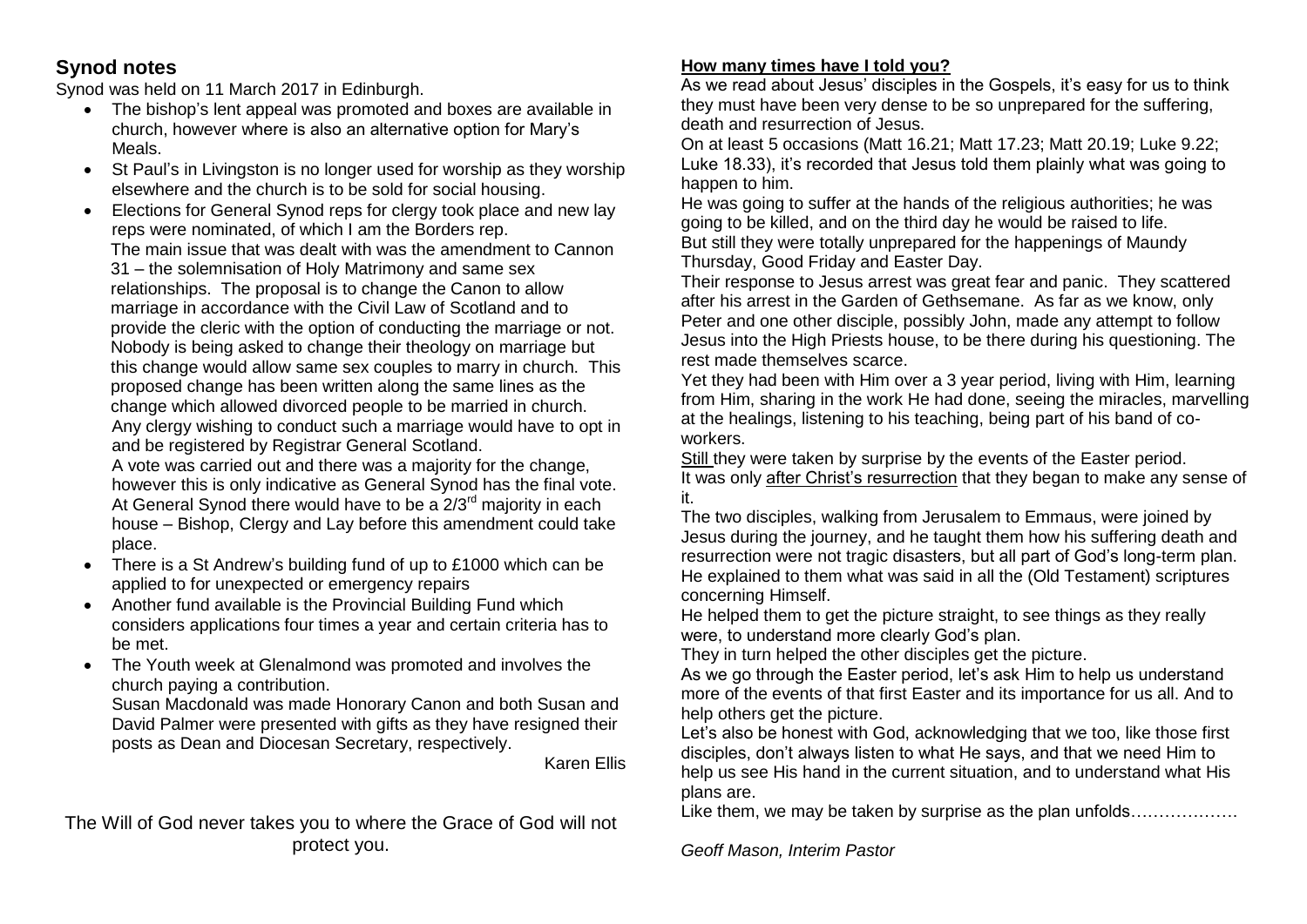

A question in our Lent study set me off on this! The question was – Do you spend enough time having fun with others and does your church community as a whole spend enough time together doing social things?

Do you remember when we used to have lots of fun events at St Peter's? Things like bake sales, flower shows, lunches and suppers, sales of books, bric-a-brac and other stalls, bouncy castles, face painting, coffee mornings and afternoon teas, evening concerts and quiz nights, talks on interesting subjects.

We really need to start doing these sorts of things again to keep our church family engaged with one another and let the folk of Galashiels know that we are a lively, caring and happy community.

Just because we don't have one person leading us is no reason to give up on being a proper community.

I know there are lots of people in our congregation with the skills and enthusiasm to pull out a calendar of events over the year. Instead of holding a soup 'n' pud once a month maybe we could have coffee mornings with bake/plant sales during school holidays when the ballet class doesn't meet. Maybe afternoon teas also with a home baking stall during the summer when folk don't really want soup.

We are trying to have a breakfast before the Family service on the first Sunday of each month to give all the generations an opportunity to get to know each other better and chat about things that concern them.

Maybe we could have a bring and share lunch some Sundays. We will be doing this on 23<sup>rd</sup> April when Bishop John will be taking part in

our 10.30 service.

### **So the challenge highlighted in the heading of this article is addressed to those of you who would be willing to form a group of enthusiasts to get us all engaging with each other through social**

**events throughout the year**. You don't need to be on the Vestry or the SLT (probably better not), just committed to making St Peter's more than just the place we come for church services. You wouldn't be expected to be involved in every event – delegate to those whose skills lie in the different types of activity – maybe taking a month each. Please talk to each other and see what could evolve.



 Come and join us for breakfast at 9.45 before the Family service at 10.30 on the first Sunday of each month



Talking of breakfasts – we have decided to restart the Easter Morning breakfast after an open air (weather permitting) service in front of the church at 7.00am. Come along and share some toasted hot cross buns and cheerful company.

Still on the subject of food. I am organising the April Soup 'n' Pud lunch on Saturday 22<sup>nd</sup>. In addition to the lunch I would like to have a home baking stall to raise some money for the East African famine appeal. I would be grateful for donations of baking – scones, tray-bakes, cookies.

\*\*\*\*\*\*\*\*\*\*\*\*\*\*\*\*\*\*\*\*\*\*\*\*\*\*\*\*\*\*\*\*\*\*

People are funny; they want the front of the bus, Middle of the road, And back of the church.



Bishop John will be with us on Sunday 23<sup>rd</sup> April to Preach and Celebrate Communion.

This will be followed by a Bring and Share Lunch at noon so do put that in your diary and come along.



\*\*\*\*\*\*\*\*\*\*\*\*\*\*\*\*\*\*\*\*\*\*\*\*\*\*\*\*\*\*\*\*\*\*\*

Sunday – 2<sup>nd</sup> April Yvonne will have some plants for sale after the 10.30 service